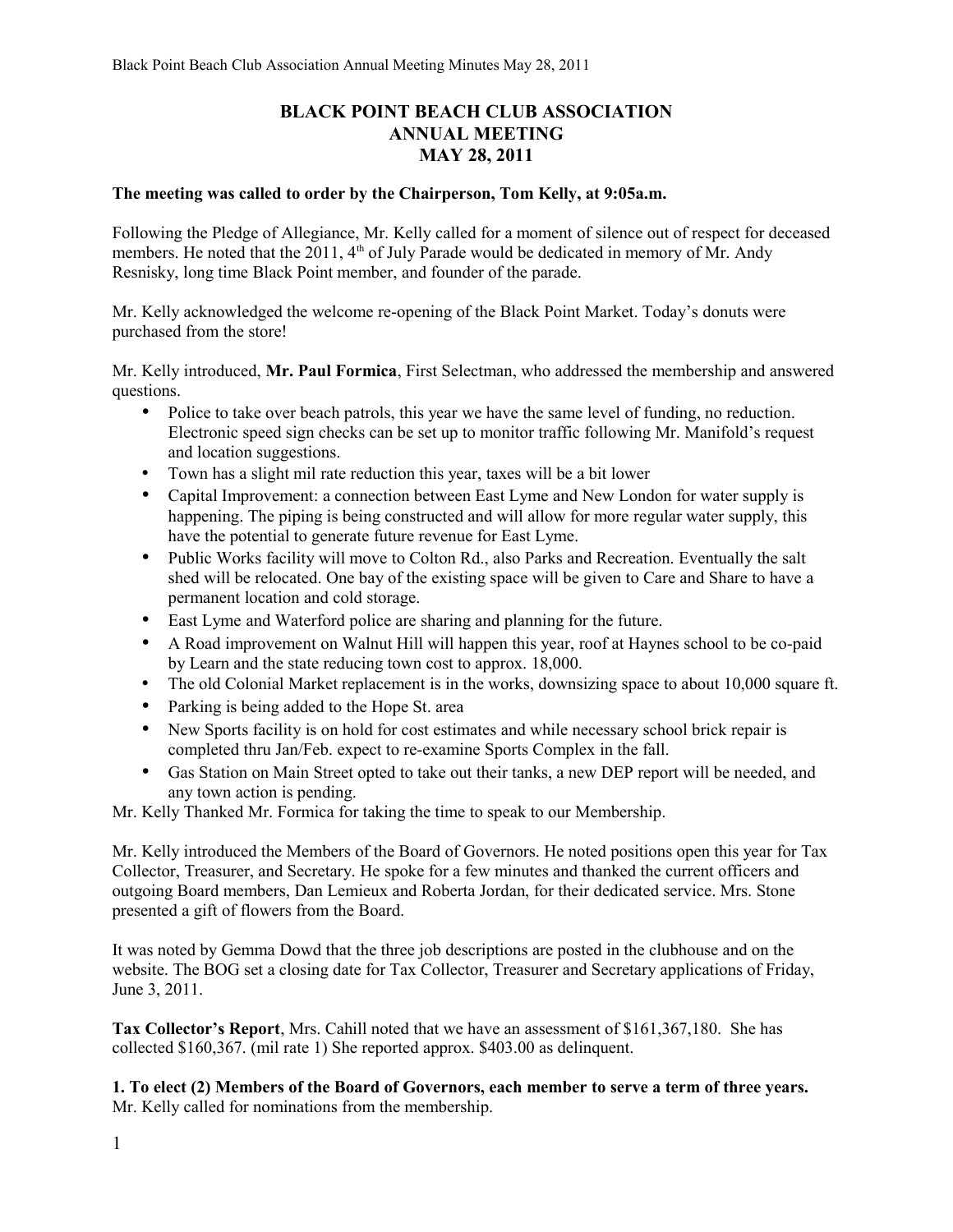Black Point Beach Club Association Annual Meeting Minutes May 28, 2011

- Mrs. Mary Lou Weidl nominated **Thom Sheehan**, seconded by Pat Tomaino
- Mr. Tom Hayes nominated **Phil Hagaman**, seconded by Bill Greenwood
- Mr. John O'Neil nominated **Susan Daly**, seconded by Nan Carmon
- Mr. Phil Hagaman nominated **Kurt Paternostro**, seconded by Christina Jagel
- Mr. Dan Lemieux nominated **Will Fountain**, seconded by Sharon Sklar

No further nominations, the nominations were closed. The secretary collected and counted the ballots and reported the following votes.

Thom Sheehan, 80 votes Phil Hagaman, 76 votes Will Fountain, 42 votes Kurt Paternostro, 36 votes Susan Daly, 23 votes

## **Mr. Kelly declared (2) newly elected board members:**

1. Thom Sheehan, First term, May 2011-May 2014

2. Phil Hagaman, First term, May 2011-May 2014

Member Pat Hayden suggested any new board openings during the year be filled from the list of candidates who ran for election.

**2. Capital Improvements**, Mr. Kelly, Mr. Lemieux, Mr. Manifold, Items on the capital Improvement list for member consideration include:

- **Asphalt Tennis Courts and Basketball Court**. A major replacement is proposed in the FY11/12 Budget. This project will cost \$64,000 and will be funded using funds in our Savings Account as well as some funds that were set aside for Capital Improvements for the last 2 fiscal years. These courts have been a source of complaints and long overdue for replacement. This is a complete rebuilding of the Court in addition this project will provide repairs to the Basketball Court which is also in a state of disrepair.
- **Kayak Dock Project.** A member vote at Annual Meeting to proceed with this project or to terminate further expenditures and efforts.
- **Rafts and Floats**. Ongoing progress has been made in replacing our current inventory of Floats and Rafts on a yearly basis. The Main and South Beach swim rafts were replaced in summer of 2010. An additional Pier Float has been purchased in April and will be in service for the 2011 Summer Season. \$7,000
- **Horseshoe Pit(s)**. This possibility has not been discussed with any priority. \$1500.00
- **Dog Park**. This has not been discussed in any depth. This might be part of a much larger improvement to the upper Billow Road area. \$15,000
- **Permanent Storage Shed for Association Assets**. The existing storage shed belongs to the Association and is used primarily for the Recreation Program. Cost to construct a permanent structure is estimated at \$25,000
- **Paving Projects**. Long terms plans for Whitecap Parking lot. Consideration should be made for anticipation of repaving Whitecap Lot within 5 years. The Right of Way parking areas will need to be considered for future attention as they deteriorate over time. TBD.
- **Clubhouse**. Recommend an annual allocation of funds to be held in the name of Clubhouse Upgrades. This fund would anticipate funds needed to maintain or replace Air Conditioning systems, Heating, Water services, Roofing, Parking areas, Fencing, Security and general maintenance and upgrades. The Clubhouse could potentially produce more rentals the better it is upgraded and maintained. TDB.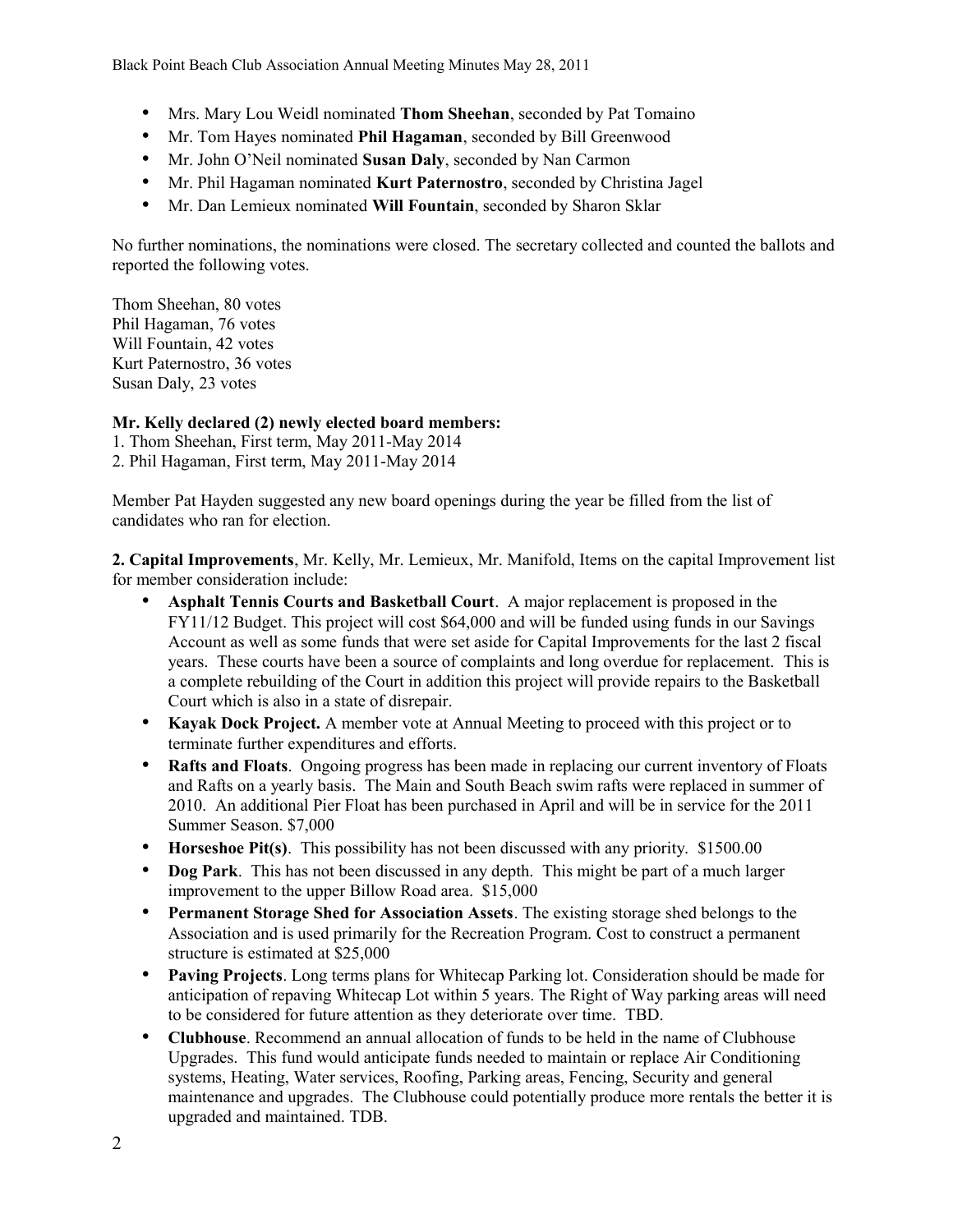- **Video Security**. This idea has been suggested by some members for consideration. Our Association Manager is obtaining some current pricing and evaluating different options regarding Video based security. \$5,000
- **Handicap access on piers.** \$20,000

**3. Kayak Dock Discussion and Vote** Mr. Kelly presented design boards showing the original Kayak Dock design and the approved DEP design. He summarized and noted it is the decision of the Board to present to the membership for a vote to approve or deny continuation of this project. (A special Meeting was held Tuesday March 16, 2011 to inform members and share information prior to the annual meeting). Member comments followed.

Sharon Sklar, 20 Sunrise, don't support the dock, suggested other options be pursued.

Dottie Allen, Saltaire, suggested alternative options be pursued.

Doug Weidl, 22 Indianola, look toward the boat pier and beaches for shelving and launching options

Susan Daly, 7 Brightwater Rd, DEP design will keep changing, put money toward something else.

Bob Gunther, 17 Bellaire, Rd., tidal flow concerns, can't vote for the DEP design

Sue Charter, 61 Sea View, dock does not work, do not proceed

Sharon Sklar, noted members can use the adjacent "East Lyme" launch just south of the Black Point dock area on Old Black Point Road.

Cheryl Coangelo, work on a rack to get kayaks closer to the water

## **Mr. Kelly requested a Show of hands VOTE to continue the current Kayak Dock plan as proposed by the DEP**.

**VOTE: None in favor, ALL opposed. Unanimous: NOT to proceed with the dock design**

## **4. Manager Report, budget** Mr. Manifold noted budget items

- No mil rate increase, stays 1 mil, budget \$234,710
- Money from the kayak dock to be put into a new format i.e. racks, right of way access, TBD
- New, capital improvement tennis courts to come out of savings

Sandy Sheehan, 18 Indianola, asked about a kayak committee, Mike noted one exists and would be involved an future items

Pat Hayden, 48 Sea Breeze, inquired about police on the weekend if we have discontinued ACE.

Kim Craven, 46 East Shore Drive, asked about security to prevent vandalism at the new tennis courts, if gates would be locked and if cameras would be installed? Mike noted the Board had not made any final decision on cameras, etc.